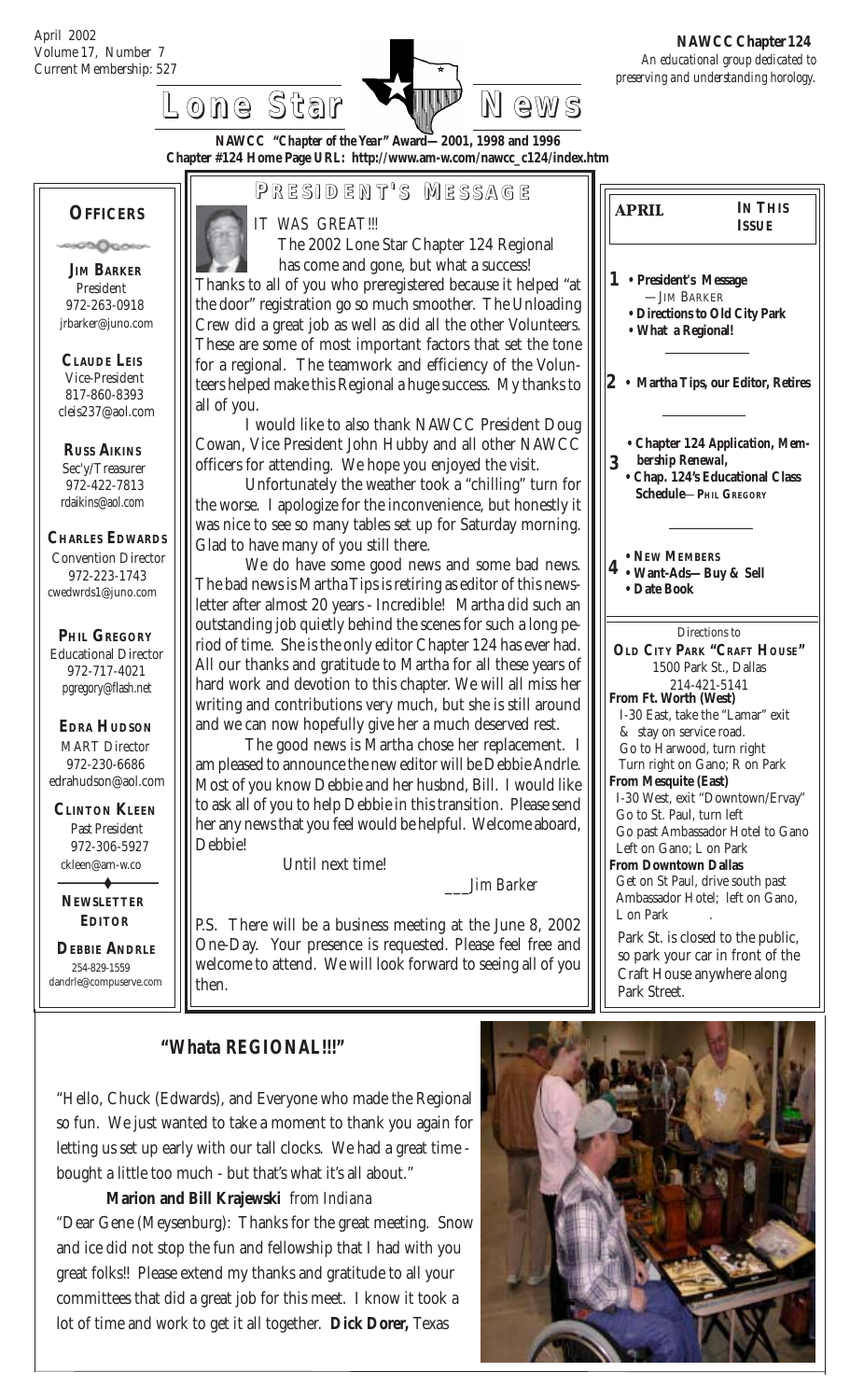### **Martha Tips, our Editor, Retires after 20 Years**

Not many people can say that they have done as much for Chapter #124 and the N.A.W.C.C. as Martha Tips. Sadly, she retired as newsletter editor after almost 20 years. At the 2002 Regional in Mesquite, she was recognized for her many years of service and awarded a watch appointed walking stick.

Martha attributes much of her accomplishments and success to her husband, David, who was the first president of Chapter #124 in 1982. He encouraged her to write a newsletter for the members so they could keep up with current news and events. With membership numbering over 300 at the chapter's first annual meeting and almost 900 paid admissions, the chapter was off and running. It needed a newsletter.

Graduating to more powerful Macintosh computers, to accompany a course on appraising clocks she wrote and taught for ISA, Martha later wrote and published a hardcover book, *Tips on Identifying & Appraising Clocks* (1991). In 1992, she earned ISA's prestigious "Lamp of Knowledge" award for service to the appraisal industry in producing the book.

While serving as Director of Reading and Learning Services at Southern Methodist University, Martha earned her CAPP (Certified Appraiser of personal property, tested specialty: Clocks) from the International Society of Appraisers (ISA) and Indiana University.

President Bernard Edwards awarded Fellow, NAWCC to Martha during a Regional held in Arlington. David was made a Fellow by National President Tom LaRose, who appointed him a Trustee of the NAWCC Museum. He was reapointed Trustee by President Fred Ingraham. President Art Bjornestad conferrred the honor of Star Fellow on David.

David and Martha enthusiastically have supported NAWCC and Chapter #124 in many different ways. They consistetly have offered clocks, watches and books for sale at Regionals and one-day meetings. They generously share clocks and timepieces from their collection for our exhibits. Martha has given several programs, at Regionals, at oneday meetings and at national conventions. On several occasions the Tips have hosted social functions for Chapter members.

# **Regional Had Plenty to Offer Regional Had Plenty to Offer**

## *Merchandise was moved . . . Money made*

"We had 738 attendees from 25 different states and sold 294 of the 8 foot tables. Getting up and to the convention center at 7:00 AM for breakfast on an icy Saturday morning were 101 hearty souls! States represented at the Regional were AL, AR, AZ, CA, CO, CT, FL, IN, KS, LA, MA, MI, MN, MO, MS, NJ, NM, NV, OH, OK, OR, PA, TN, TX, WI. Thus, we had people from pretty much all over the country. To those who drove and had to fight the ice on the highways on Saturday, we apologize. Those kinds of conditions are quite rare in the Dallas area. Next year, the Regional will be held later in March, so the probability of snow or ice will be reduced significantly.*"*

*~ Gene Meysenburg*

# *Getting Educated . . .*

- 2 - *Kent Dickerson* gave a fascinating slide presentation on "Complicated Watches," an intro to Chronographs, Repeaters, & Perpetual Calendars for the Collector. What made it particularly interesting was that he showed different projects on which he was currently working. NAWCC President *Doug Cowan* also gave a lecture on "Identifying & Collecting Carriage Clocks."



 **Jim Barker & Martha Tips**

In pursuit of their love of clocks, the Tips have traveled to 50 countries. In their retirement, David restores and repairs antique timepieces; Martha continues to appraise clocks and timepieces.

The next generation of Tips horologists includes: Jeanene Tips Wilson, Houston, and Dan Tips, Plano. All the Tips are Life members of NAWCC and thoroughly enjoy clocks and clock-folk.  $\mathbf{\Phi}$ 



 **David, Jeanene, Martha & Dan**

#### *Auctions . . .*

*Ron Slama* was back with his ever entertaining auctioneering style, and the Silent Auction was also back with lots of participation.



*Joe Kuechle* **"Refinishing Black Mantle Cases"**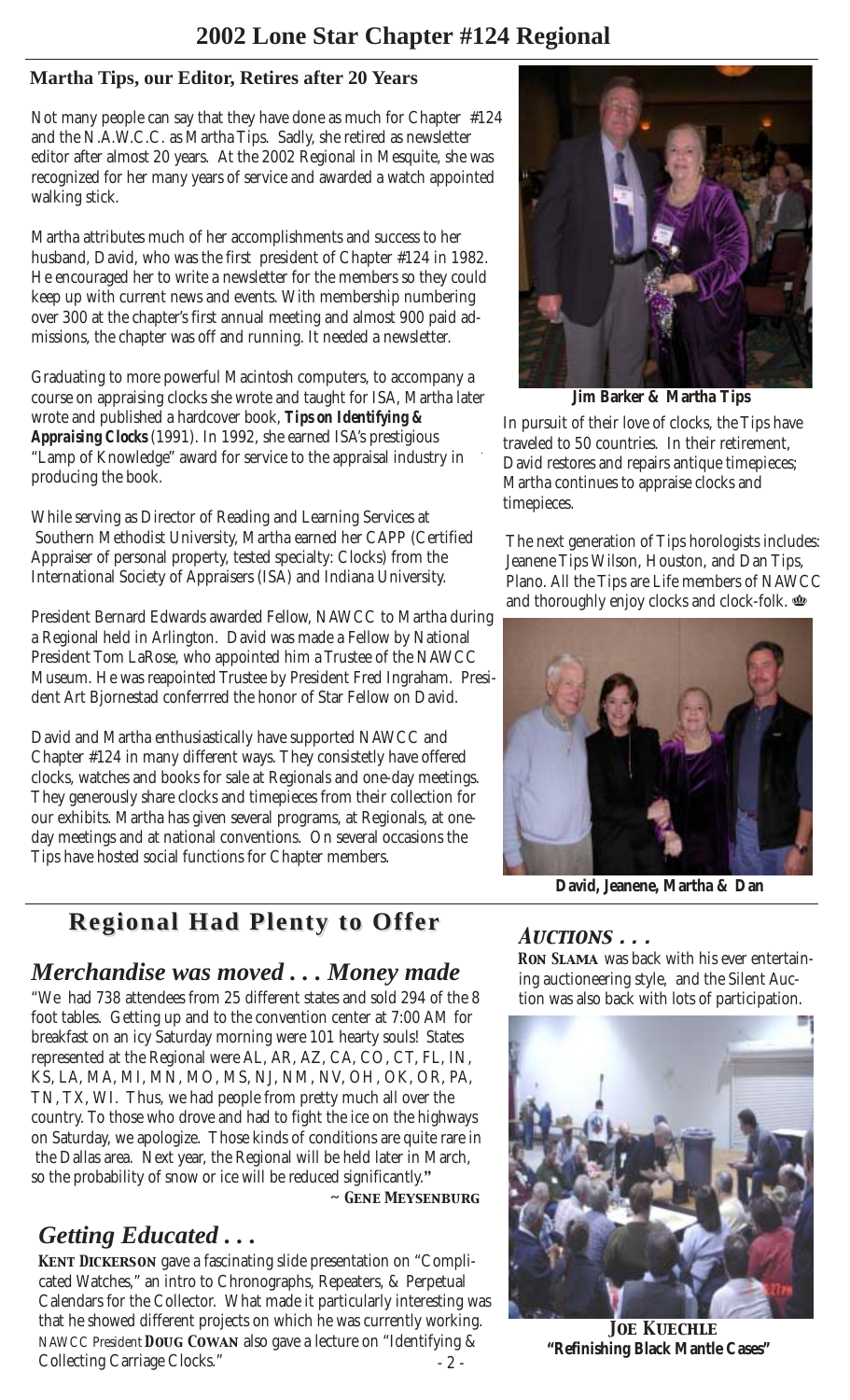|                                                                                                                                                              | An educational group dedicated to preserving and understanding horology.<br>Complete & send with applicable check made payable to LONE STAR CHAPTER #124<br>to GENE MEYSENBURG, 11028 Creekmere, Dallas TX 75218 | APPLICATION/RENEWAL for LONE STAR CHAPTER 124, NAWCC | Dues are \$10 per year.<br>New #124 Member<br>Check appropriate box:<br>Join/renew for 1 - 5 years                                                                                                                                                                                                                                                                                                                                                                     |
|--------------------------------------------------------------------------------------------------------------------------------------------------------------|------------------------------------------------------------------------------------------------------------------------------------------------------------------------------------------------------------------|------------------------------------------------------|------------------------------------------------------------------------------------------------------------------------------------------------------------------------------------------------------------------------------------------------------------------------------------------------------------------------------------------------------------------------------------------------------------------------------------------------------------------------|
|                                                                                                                                                              | membership, but haven't gotten a membership number? Check here ___, [Date of your application/check to National<br>Please PRINT Mr_Mrs_Miss_Ms_(Please check appropriate blank.)                                 |                                                      | To join Chapter #124, you must be an NAWCC member, or have applied for NAWCC membership. Have you applied for National                                                                                                                                                                                                                                                                                                                                                 |
|                                                                                                                                                              |                                                                                                                                                                                                                  |                                                      | NAME $\qquad \qquad$ NAWCC#                                                                                                                                                                                                                                                                                                                                                                                                                                            |
|                                                                                                                                                              |                                                                                                                                                                                                                  |                                                      |                                                                                                                                                                                                                                                                                                                                                                                                                                                                        |
|                                                                                                                                                              |                                                                                                                                                                                                                  |                                                      | $CITY$ $ZIP$                                                                                                                                                                                                                                                                                                                                                                                                                                                           |
|                                                                                                                                                              |                                                                                                                                                                                                                  |                                                      |                                                                                                                                                                                                                                                                                                                                                                                                                                                                        |
|                                                                                                                                                              |                                                                                                                                                                                                                  |                                                      |                                                                                                                                                                                                                                                                                                                                                                                                                                                                        |
|                                                                                                                                                              |                                                                                                                                                                                                                  |                                                      | $\begin{tabular}{ll} $\P$ NAME & \quad \quad$NAWCC $\#$ \quad \quad$\\ \hline $\P$ Who recommended you? & \quad \quad$Complete, clip $\& mail with dues \end{tabular}$                                                                                                                                                                                                                                                                                                 |
|                                                                                                                                                              |                                                                                                                                                                                                                  |                                                      | 04/02                                                                                                                                                                                                                                                                                                                                                                                                                                                                  |
|                                                                                                                                                              | <b>NEW EDUCATIONAL VENTURE</b>                                                                                                                                                                                   |                                                      |                                                                                                                                                                                                                                                                                                                                                                                                                                                                        |
|                                                                                                                                                              | gets us recognition on a national basis for contributions to education.                                                                                                                                          |                                                      | materials and we are starting a request for donations for another project. This effort reinforces our commitment and<br>The project is the republication of a book out of print describing Fenn stencils. Fenn was the foremost stenciler for<br>reverse glass tablets during 1830 to 1863 when he retired. Chris Bailey of the American Clock and Watch Museum at                                                                                                     |
|                                                                                                                                                              |                                                                                                                                                                                                                  |                                                      | Edward Ingraham Library. 1000 of the books were published and have been sold out for several years. Because of the<br>continued interest in these stencils, the chapter proposes to raise \$3600 to publish another 1000 copies to be sold 500<br>by the Bristol Museum (owner of the manuscript), 400 by the NAWCC museum and 100 by Chapter 124 for \$10                                                                                                             |
|                                                                                                                                                              | donation now to ensure a benifit for the museum this year. ~ Phil Gregory                                                                                                                                        |                                                      | each. We have received a matching offer that will double the amounts donated by our members. When the books are<br>sold each museum will again double your donation thus raising \$4000 for the NAWCC Museum. I am asking you to<br>support our effort by sending a check made out to chapter 124 for any amount you can provide to Russ Aikins at 3208<br>Rockbrook Dr., Plano, TX 75074 marked for the Fenn project. The donation is tax deductable. Please make the |
| <b>DATE</b>                                                                                                                                                  | <b>CLASS</b>                                                                                                                                                                                                     | <b>COST</b>                                          | CHAPTER 124-JANUARY-JULY 2002 EDUCATIONAL SCHEDULE AT OLD CITY PARK, DALLAS<br><b>INSTRUCTOR</b>                                                                                                                                                                                                                                                                                                                                                                       |
|                                                                                                                                                              |                                                                                                                                                                                                                  |                                                      |                                                                                                                                                                                                                                                                                                                                                                                                                                                                        |
|                                                                                                                                                              | <b>Jeweler's Lathe 2</b>                                                                                                                                                                                         | \$25                                                 | <b>Russ Aikins, 972-422-7813</b>                                                                                                                                                                                                                                                                                                                                                                                                                                       |
|                                                                                                                                                              | <b>Platform Escapement 600</b>                                                                                                                                                                                   | <b>Cancelled</b>                                     | Fred Tischler, 972-612-0712                                                                                                                                                                                                                                                                                                                                                                                                                                            |
|                                                                                                                                                              | <b>Statue Repair</b>                                                                                                                                                                                             | \$25                                                 | Dick Michael To register, call                                                                                                                                                                                                                                                                                                                                                                                                                                         |
|                                                                                                                                                              | <b>Veneer Repair</b>                                                                                                                                                                                             | \$25                                                 | Phil Gregory, 972-717-4021<br>Jim and Bonita Spivey Register                                                                                                                                                                                                                                                                                                                                                                                                           |
|                                                                                                                                                              |                                                                                                                                                                                                                  |                                                      | with Phil Gregory, 972-717-4021                                                                                                                                                                                                                                                                                                                                                                                                                                        |
|                                                                                                                                                              | <b>Clock Repair Troubleshooting</b>                                                                                                                                                                              | \$25                                                 | Fred Tischler, 972-612-0712                                                                                                                                                                                                                                                                                                                                                                                                                                            |
|                                                                                                                                                              | Lathe Class (Type TBD)                                                                                                                                                                                           | \$25                                                 | <b>Russ Aikins, 972-422-7813</b>                                                                                                                                                                                                                                                                                                                                                                                                                                       |
|                                                                                                                                                              | <b>Painting Class (Type TBD)</b>                                                                                                                                                                                 | \$25                                                 | Phil Gregory, 972-717-4021                                                                                                                                                                                                                                                                                                                                                                                                                                             |
|                                                                                                                                                              | <b>Clock Repair 200</b>                                                                                                                                                                                          | \$50                                                 | Ron Van Ness, 972-393-1361                                                                                                                                                                                                                                                                                                                                                                                                                                             |
| • 6 April<br>• 20, 21, 27, 28 April<br>$\bullet$ 4, 5 May<br>• 18, 19 May<br>$\bullet$ 25 May<br>$\bullet$ 22 June<br>• 29, 30 June<br>• 13, 14, 20, 21 July | *EDUCATIONAL PROGRAM UPDATE*                                                                                                                                                                                     |                                                      |                                                                                                                                                                                                                                                                                                                                                                                                                                                                        |

**Statue Repair** on 4 & 5 May has 5 openings, call Phil to reserve. *Don't miss this FUN class!*

 **Veneer Repair** on 18 & 19 May is short of students and will be rescheduled if there are not more signups this month. **Clock Repair Troubleshooting** on 25 May has 5 openings, call Fred Tischler to reserve.

The **micro or jewlers lathe class** on 22 June needs more students, call Russ.

The **painting** class on 29 &30 June will be stenciling and transfer, call Phil.

**Clock repair 200** is on for 13,14,20,&21 July, call Ron Van Ness.